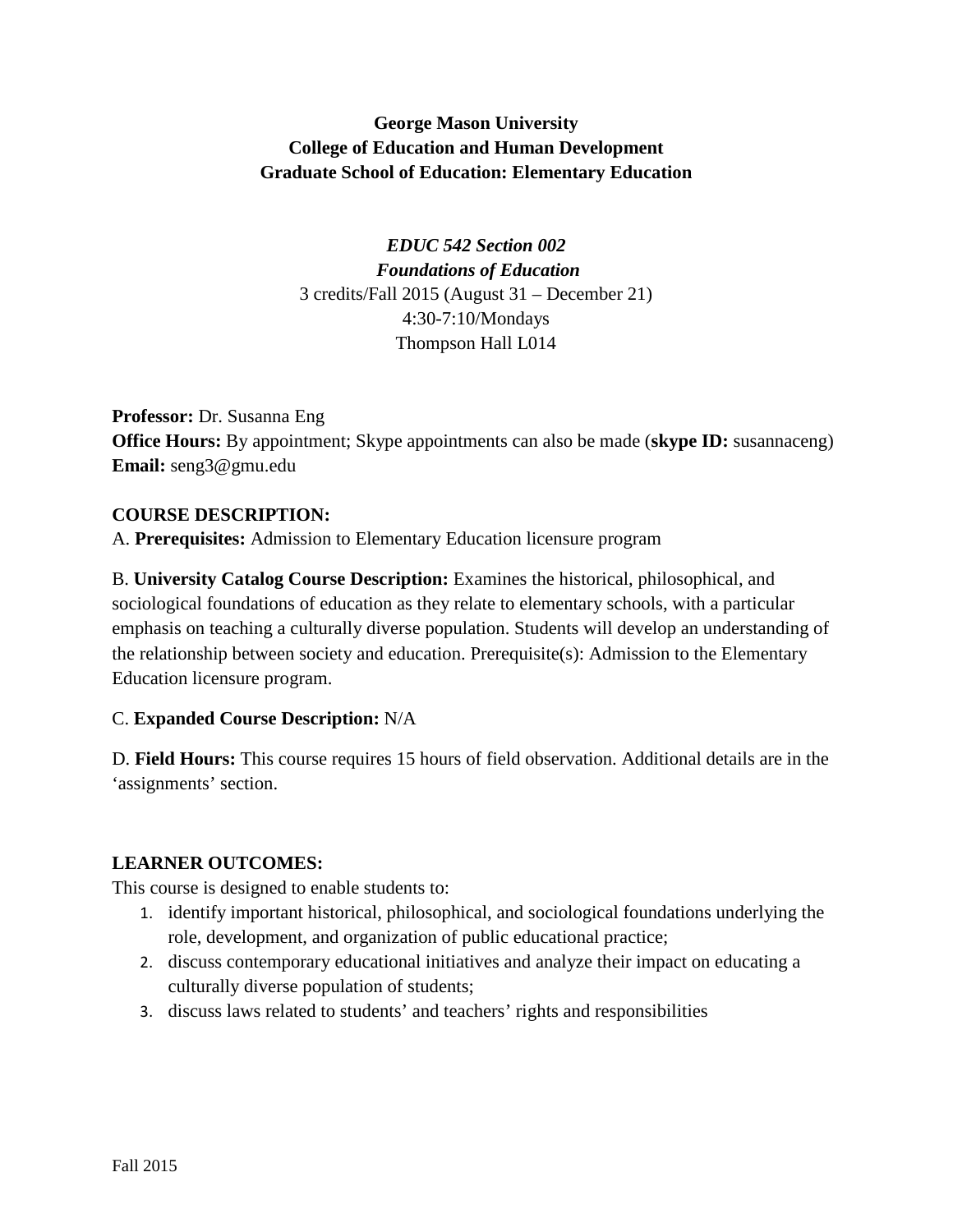## **PROFESSIONAL STANDARDS:**

## **National Council for Accreditation of Teacher Education Program Standards for Elementary Teacher Preparation**

- 1. Candidates use their knowledge and understanding of individual and group motivation and behavior among students at the K-6 level to foster active engagement in learning, self motivation, and positive social interaction and to create a supportive learning environment.
- 2. Candidates use their knowledge and understanding of effective verbal, nonverbal, and media communication techniques to foster active inquiry, collaboration, and supportive interaction in the elementary classroom.
- 3. Candidates understand practices and behaviors that identify and develop the competence of a professional career teacher.

#### **Association of Childhood Education International Standards**

- 3.2 Adaptation to diverse students—Candidates understand how elementary students differ in their development and approaches to learning, and create instructional opportunities that are adapted to diverse students.
- 5.1 Professional growth, reflections, and evaluation—Candidates are aware of and reflect on their practice in light of research on teaching, professional ethics, and resources available for professional learning; they continually evaluate the effects of their professional decisions and actions on students, families, and other professionals in the learning community and actively seek out opportunities to grow professionally.

#### **InTASC Standards**

Standard 2: The teacher uses understanding of individual differences and diverse cultures and communities to ensure inclusive learning environments that enable each learner to meet high standards.

Standard 9: Professional Learning and Ethical Practice: The teacher engages in ongoing professional learning and uses evidence to continually evaluate his/her practice, particularly the effects of his/her choices and actions on others (learners, families, other professionals, and the community), and adapts practice to meet the needs of each learner.

#### **8 VAC 20-25-30. Technology standards**

- A. Instructional personnel shall be able to demonstrate effective use of a computer system and utilize computer software.
- B. Instructional personnel shall be able to apply knowledge of terms associated with educational computing and technology.
- C. Instructional personnel shall be able to apply computer productivity tools for professional use.
- D. Instructional personnel shall be able to use electronic technologies to access and exchange information.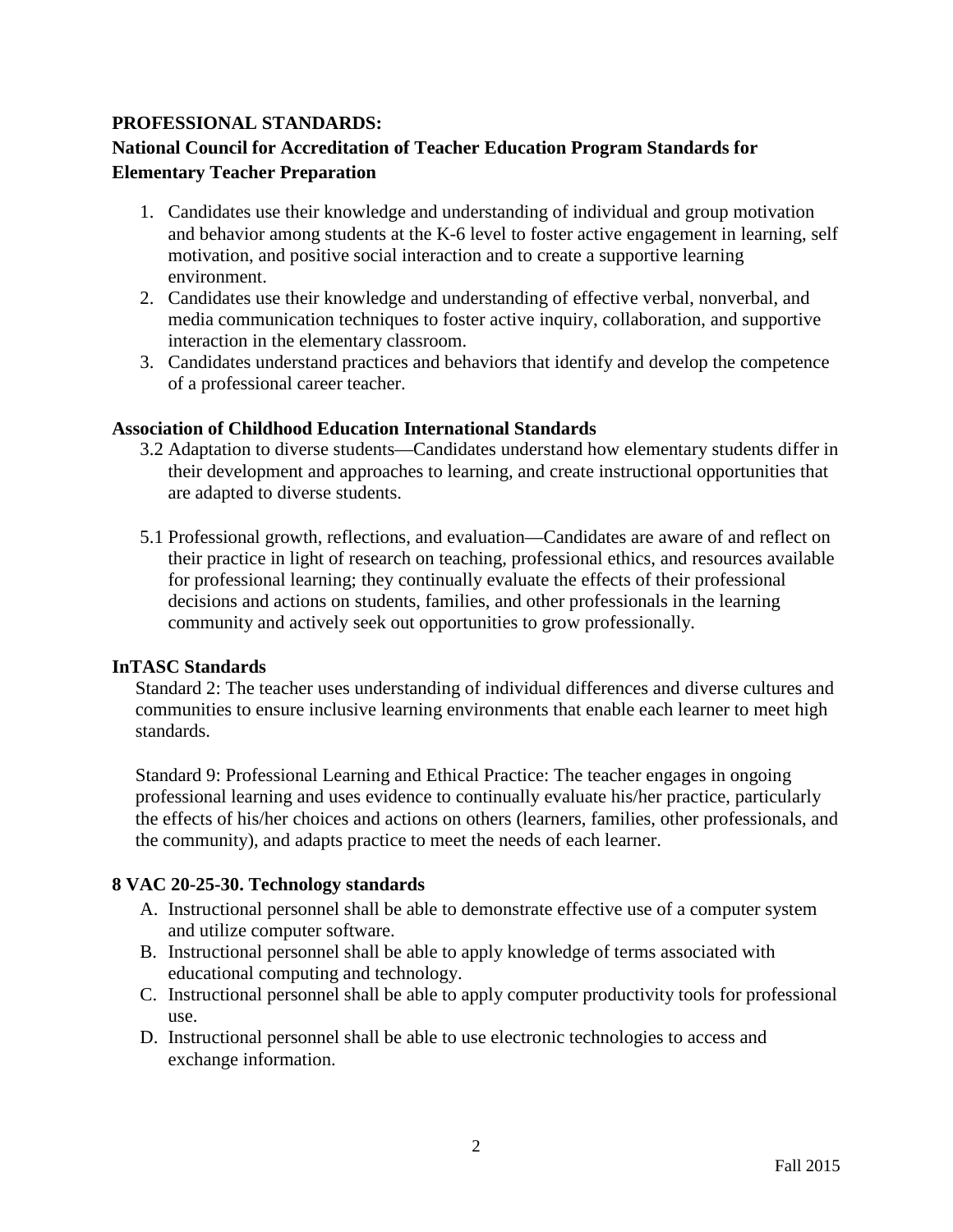### **NATURE OF THE COURSE:**

This course is structured to use multiple instructional formats. We will engage in face-to-face class sessions as well as several online discussions and activities. Face-to-face class sessions will include small/large group discussions and tasks, lecture, and student led activities. **This course requires 15 hours of field experience.** 

## **REQUIRED TEXTS:**

- Spring, J. (2012). *American education* (16<sup>th</sup> ed.). New York, NY: McGraw-Hill.
- Chenowith, K. (2007). *"It's being done": Academic success in unexpected schools.* Cambridge, MA: Harvard UP.
- Gorski, P. C. & Zenkov, K. (2014). The big lies of school reform: Finding better solutions for the future of public education.

Virginia's Standards of Learning for K-6 [\(http://www.pen.k12.va.us\)](http://www.pen.k12.va.us/)

Additional selected readings will be posted on Blackboard.

## **COURSE ASSIGNMENTS:**

### **1. Assignment Descriptions** *a. Attendance, Participation, Exit Slip Journal, and Response Blog (1pt/week;14 pts.)*

This course operates with the assumption that knowledge is socially constructed and the most meaningful learning opportunities are those where you have the opportunity to offer and explore diverse perspectives with peers. To do this **it is expected that you attend all scheduled classes** outlined within the syllabus. Absence from class to observe a religious holiday, to serve jury duty, or to participate in required military service, and medical emergencies are exceptions to the above policy. If you anticipate being absent for any of these reasons, please make arrangements at least 48 hours in advance. In addition, **you are expected to be on time to class** each week unless advance notice has been provided to the instructor.

Additionally, at the end of each class, you will review your concept map and you will then complete an Exit Slip Journal entry that details how your answers to any of the questions and/or topics in your concept map have changed/evolved given our readings/discussions. The Exit Slip entry is to help you process your immediate learning and to provide me insight into your developing understanding and perspectives; your entry will also help me to plan and adjust instruction as needed for our next meeting. It is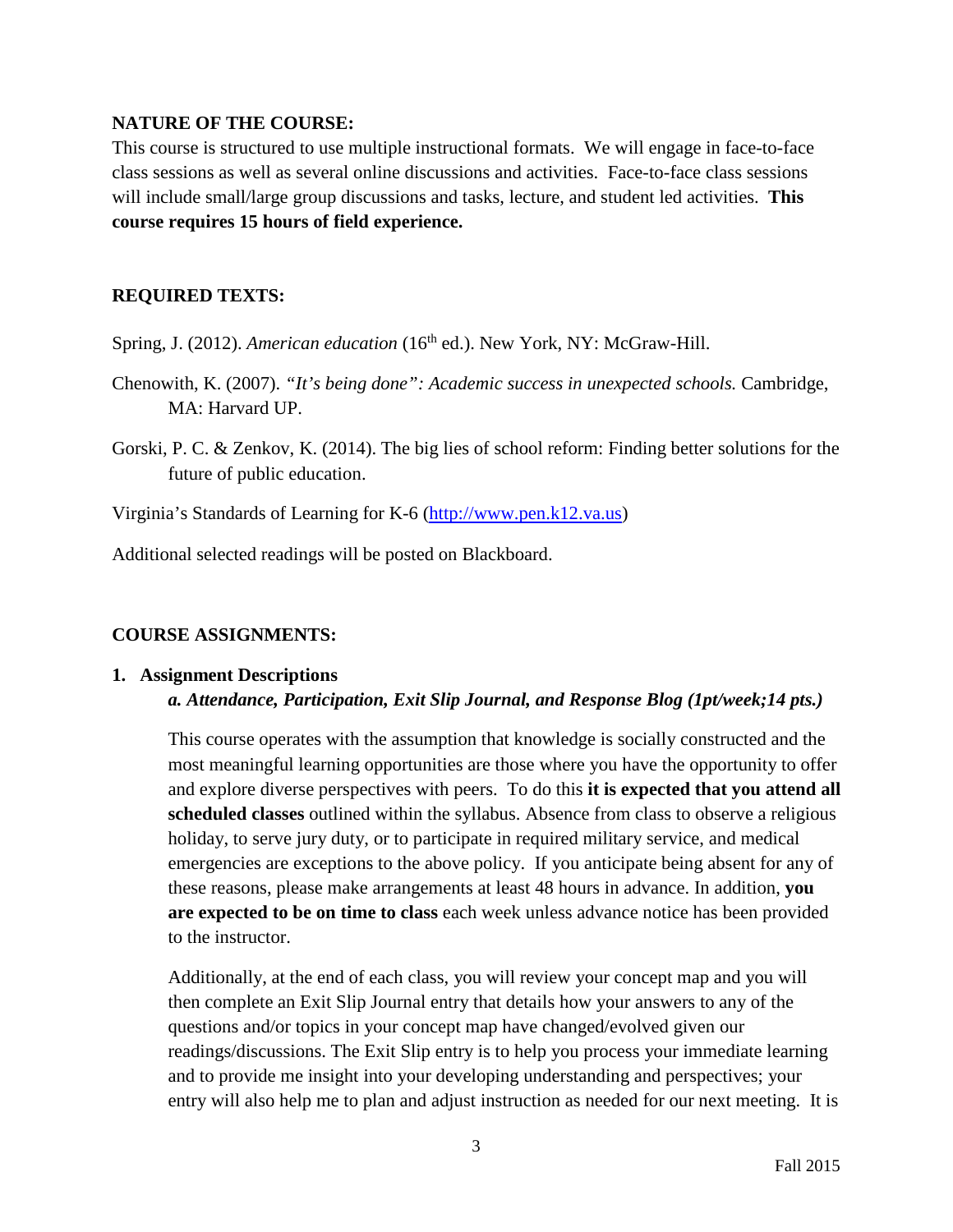expected that your response is brief but connected to your response to class discussion and the readings in relationship to your evolving/changing thinking and perspectives on your concept map.

There is a good deal of reading in this course, and it is your responsibility to read the assigned book and article selections every week. Just completing the readings is not enough to maximize your learning opportunities. Therefore, we will use Response blogs to frame our weekly discussions of the readings. Each week, you will respond to the Focus Question(s) after you complete the readings. You should bring your blog entry to class, as these will be used in class to guide our discussions and activities. These blogs will be viewed by your colleagues as well. At the end of each class, time will be provided for you to offer comments and questions to your colleagues' blog entries.

## *b. Educational History (10 pts)*

We know from the research literature that your prior school experiences as a student (a.k.a. your apprenticeship of observation-Lortie, 1974) wield incredible influence on your views of teaching and learning. Therefore, it is essential that we explore your K-12 school experiences so that you are aware of the pre-existing perceptions that you bring to teacher preparation. Your Educational History should be 2-4 pages in length and should be an introspective summary/reflection on your memories of teaching/learning in

- Elementary school
- Middle school
- High School
- College

## *c. Beliefs Statement (10 pts/submission; 20 pts)*

As you progress through your program, you will identify, develop, and refine your beliefs about teaching and learning. These beliefs may or may not reflect your actual teaching practice. We often aspire to something that we are not yet able to do or that we don't do consistently. Your Beliefs Statement serves as a tool for acquiring new knowledge and studying your own teaching practice. Remember, your Beliefs Statement is likely to shift, grow, and deepen as you gain more experience in the classroom and deepen your knowledge of theory and practice.

On the first day of class, you will reflect on the prompts below and develop a concept map of your beliefs and how they relate to one another. You will highlight areas that intersect and sources of tension in your map. Each week you will add to the concept map to reflect how your thoughts are changing/evolving and we will revisit this map to refine/expand your thoughts.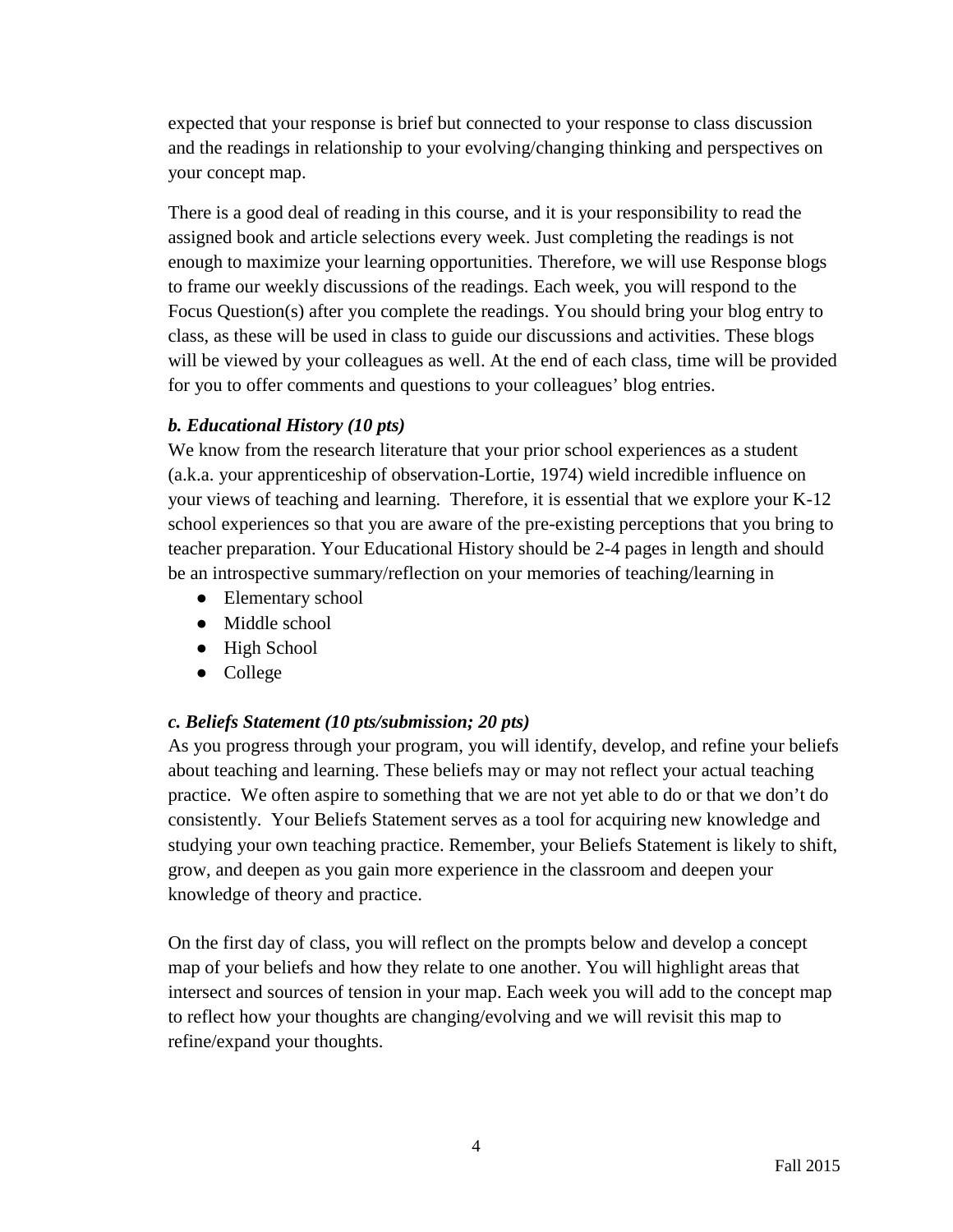Your concept map should include and your Beliefs statement should address each of the following prompts:

- I believe the purpose of schooling is...
- I believe that teaching and learning...
- I believe my classroom is...
- I believe all my students are/they learn best when they…
- I believe my students learn best when I...
- I believe community/family is/are...
- I believe collaboration is...
- My professional goals as a teacher are…(5 years)…(10 years)…

On the 5th week of class, you will submit a draft of your beliefs statement for feedback. Your ideas are expected to be in progress so questions and wonderings are acceptable for this submission. The draft should be a minimum of 4 pages in length.

At the end of the course you are expected to write your beliefs statement based on the concept map and exit tickets. Your final Beliefs Statement should be 5-6 pages in length.

# *d. Current Events Presentations (6 pts)*

In small groups, you will select an additional resource (e.g. current events news story, video clip, scholarly reading) to share with the class. The resource should relate to the questions guiding the course for the week the small group has been assigned. Groups should select a resource that they consider a 'must read' related to the topic. Links to the resource should be posted to Blackboard 48 hours before class so that the other students and instructors can familiarize themselves with the issue.

The group will be allotted 20-30 minutes in class to facilitate a discussion/activity about the story. The group should use an instructional strategy for discussion or an activity that they might use in their future classrooms. Great resources for finding resources include (but are NOT limited to):

- New York Times U.S. Education Section: <http://www.nytimes.com/pages/education/index.html>
- Education Week:<http://www.edweek.org/ew/index.html>
- Bridging Differences (blog):<http://blogs.edweek.org/edweek/Bridging-Differences/>
- Washington Post Education Section:<http://www.washingtonpost.com/local/education>
- George Mason University Library:<http://library.gmu.edu/>
- What Kids Can Do: [www.whatkidscando.org](http://www.whatkidscando.org/)
- A Nation at Risk:<http://www.ed.gov/pubs/NatAtRisk/risk.html>
- The Nation's Report Card/National Assessment of Educational Progress: http://nces.ed.gov/nationsreportcard/
- National Center for Educational Statistics: http://nces.ed.gov/help/sitemap.asp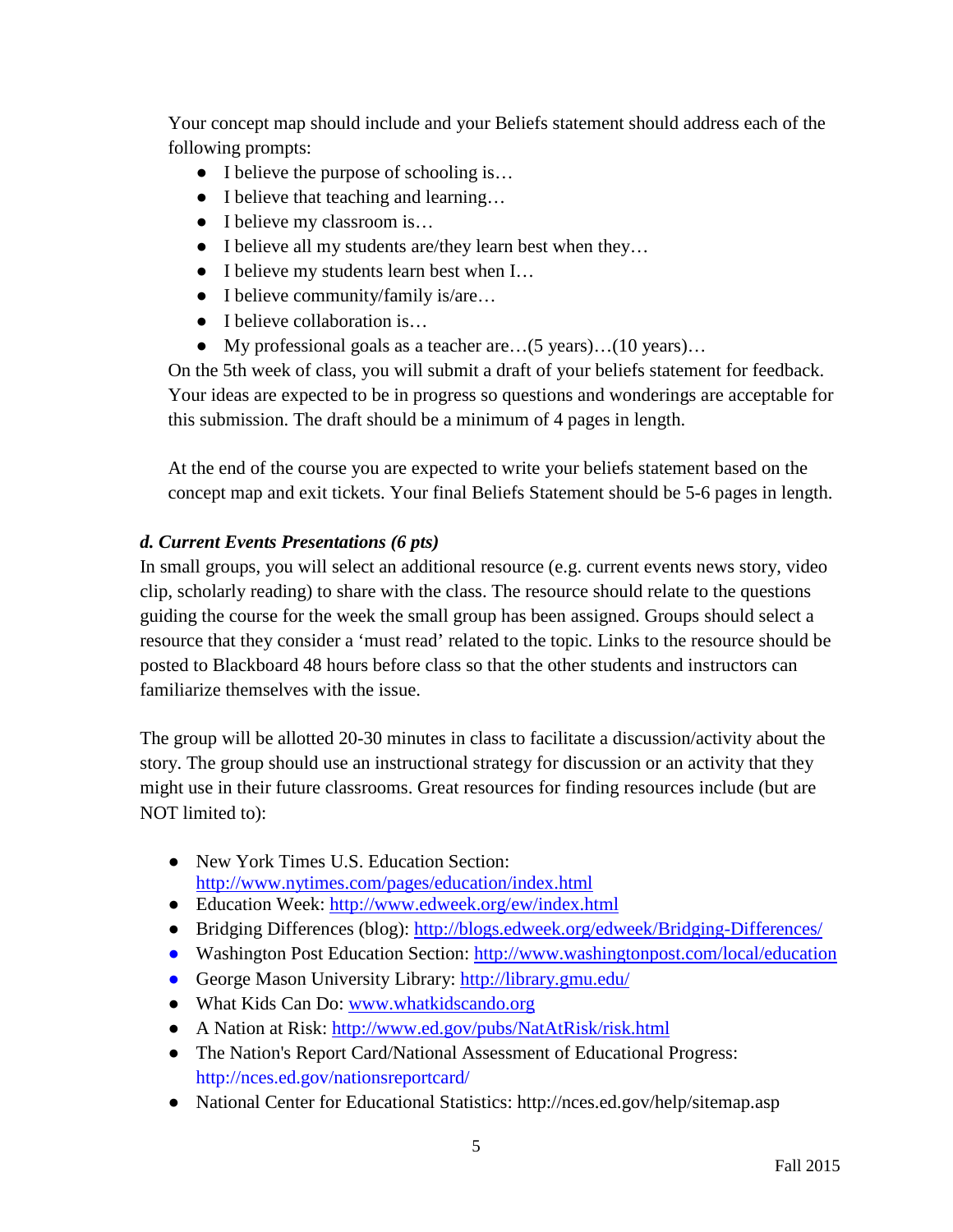- TIMSS and PIRLS (The International Math and Science Study and International Literacy Study): http://www.timss.org/
- Best Evidence/School Reform Reports/School Models (Johns Hopkins University): http://www.bestevidence.org/index.htm
- Rethinking Schools: http://www.rethinkingschools.org/index.shtml
- Diane Ravitch's blog:<http://dianeravitch.net/>
- National Education Policy Center:<http://nepc.colorado.edu/>
- Brookings Institute- Education:<http://www.brookings.edu/research/topics/education>
- Eric Hanushek blog:<http://educationnext.org/author/ehanushek/>
- Real Clear Education:<http://www.realcleareducation.com/>
- Fordham Institute:<http://edexcellence.net/>
- National Association of Scholars blog:<https://www.nas.org/>
- Core Knowledge blog:<http://blog.coreknowledge.org/>
- The National Center for Fair and Open Testing: http://fairtest.org/fact+sheets

## *e. Community Mapping Activity (10 pts)*

In your field hours school groups, you will complete a community mapping activity shared between EDUC 543 and this course. The purpose of this activity is to familiarize you with the myriad factors that influence students' daily school experiences and to provide a format for introducing your school to your peers.

You and your peers at your field hours site will create a brief presentation (7-10 minutes max) that introduces us to the following aspects of your school that integrates the perspective, themes, and readings from this course:

- 1) a visual tour of both your school and the surrounding community
- 2) school description/demographics
- 3) community description/demographics
- 4) aspects of your school that make it unique
- 5) intersection of course readings/discussions with your school experiences.

The presentation can take any format that your group prefers! Be creative. Please be cognizant of taking pictures of children—any photographs need to be used only for the purposes of this assignment and not distributed/used in any other forum including social media.

# *f. Reflective Practitioner Paper (40 pts) PBA:*

In order to become reflective practitioners for a multicultural classroom, candidates must reflect on a variety of professional issues that teachers confront in their day-to-day teaching as well as the broader educational and social context, which affects the work of the public school teacher. To this end, the candidates will analyze a current issue/innovation around race and culture, gender equity, special education, social class, or language diversity. They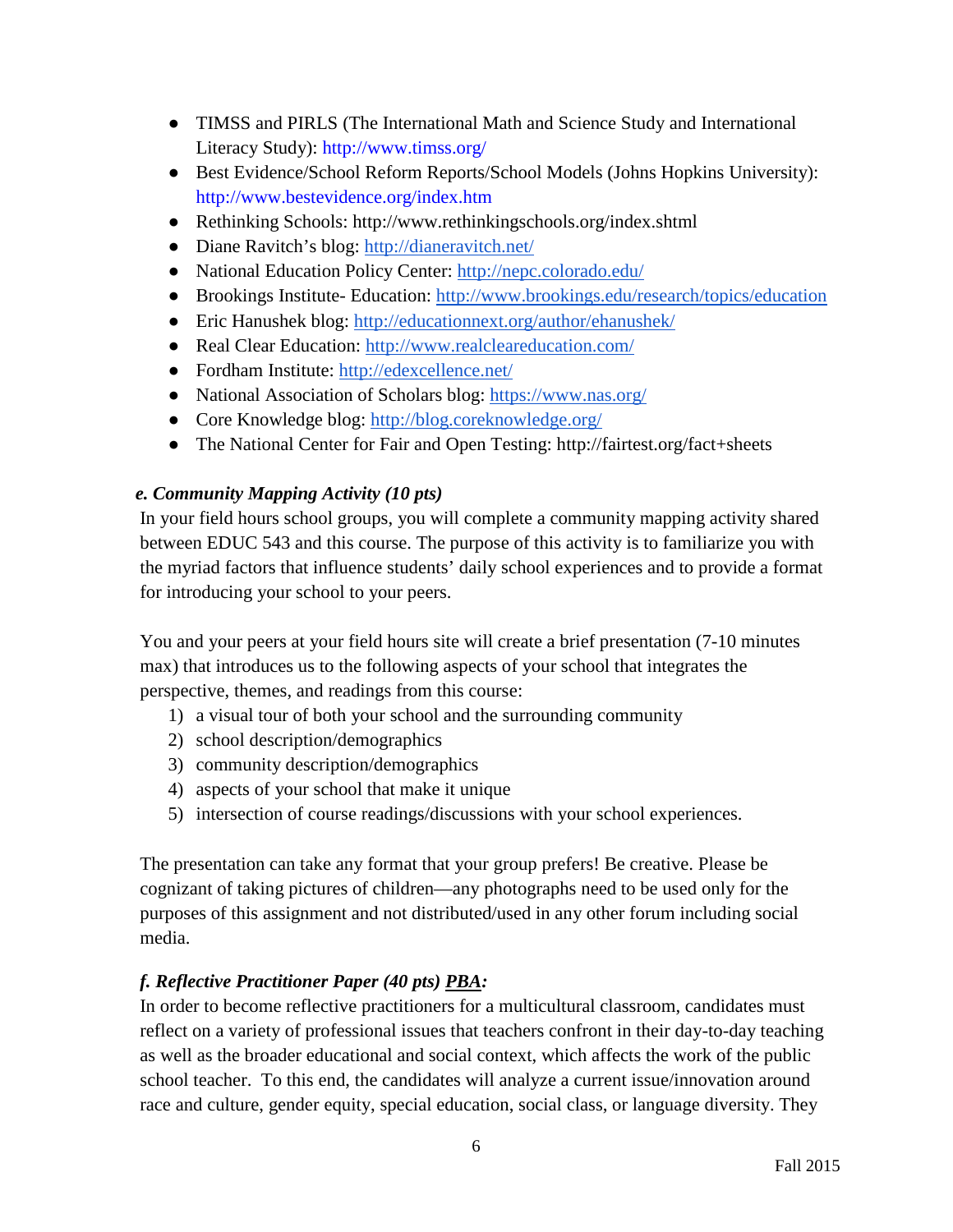will then relate it to historical and sociological trends/perspectives as well as to their own experiences. \*A detailed task description and rubric is attached.

| Course<br><i><b>Outcomes</b></i> | <b>Requirements &amp; Assignments</b>                              | <b>Points/Worth</b> | <b>Due Date</b>                 |
|----------------------------------|--------------------------------------------------------------------|---------------------|---------------------------------|
| 1, 2, 3                          | Attendance, Participation, Exit Slip<br>Journal, and Response Blog | 14 points           | Weekly                          |
| 1                                | <b>Educational History</b>                                         | $10$ points         | 9/14                            |
| -                                | <b>Beliefs Statement</b>                                           | 20 points           | draft: $10/5$<br>final: $11/23$ |
| $\overline{2}$                   | <b>Current Events Group Presentation (CE)</b>                      | 6 points            | Varies                          |
| 1, 2                             | <b>School Community Presentations</b>                              | 10 points           | 10/26                           |
| 1, 2, 3                          | Reflective Practitioner Paper*                                     | 40 points           | 12/7                            |

# **2. Assignment Weighting**

**All written papers MUST be double-spaced, with 1" margins, and in 12-point font (Times New Roman, Calibri, or Arial). APA format is expected. If you do not have a 6th Edition APA manual, please use the APA website [\(http://www.apastyle.org/\)](http://www.apastyle.org/) or the OWL at Purdue is an excellent resource http://owl.english.purdue.edu/owl/resource/560/01/.**

# **3. Grading Policies**

 A=94-100; A-=90-93; B+=86-89; B=80-85; C=70-79; F=below 70  *\*\*Remember: A course grade less than B requires that you retake the course.*

# **4. Other Expectations**

● All written papers are **expected to be double-spaced, with 1" margins, and in 12-point font** (Times New Roman, Calibri, or Arial). **APA format is expected**. If you do not have a  $6<sup>th</sup> Edition APA manual, please use the APA website (<http://www.apastyle.org/>) or the OWL$ at Purdue as a resource [\(http://owl.english.purdue.edu/owl/resource/560/01/\)](http://owl.english.purdue.edu/owl/resource/560/01/). **\*Please Note:** The GMU Writing Center offers online support via email. They will provide feedback on your writing within one hour. Graduate and professional writing can be difficult; I encourage you to take advantage of this service. [http://writingcenter.gmu.edu/?page\\_id=177](http://writingcenter.gmu.edu/?page_id=177)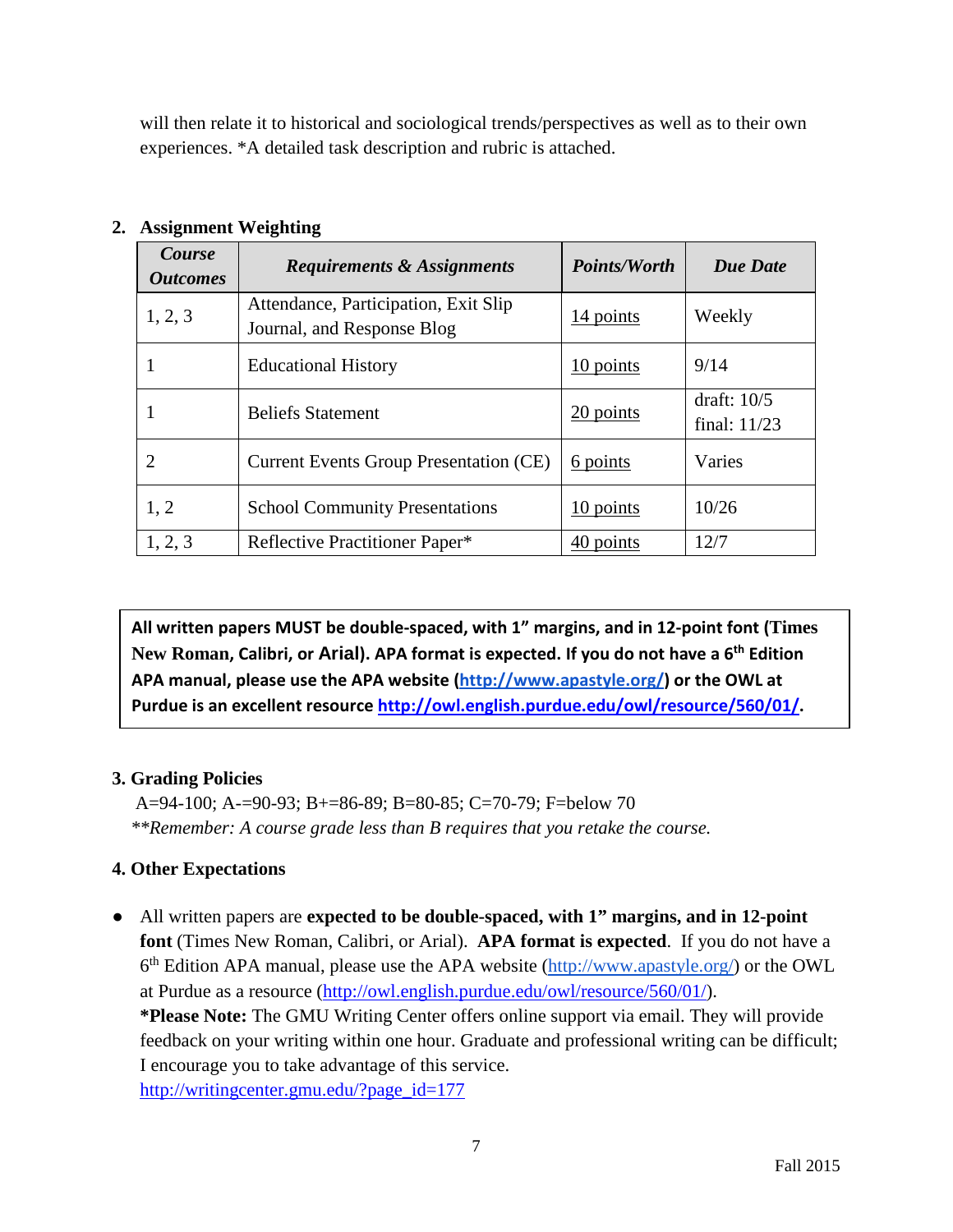- It is expected that all class assignments will be submitted on time to the correct location; therefore, **late assignments will not receive full credit**. Assignments turned in late will receive an automatic deduction of one letter grade making the highest possible score equivalent to 80% (B). All assignments must be submitted via **Blackboard** on the due date stated within the syllabus (see below) prior to class.
- **You are expected to contribute to both class and online discussions and activities** as well as genuinely listen to peers as they do the same. In addition, **you are expected to be prepared for each class**, which means having completed all assigned readings and tasks for that class. Cell phones are for emergency use only and **it is expected that you will not use cell phones in class** for social and/or non-academic purposes such as texting, social media, or phone calls.

*Note: I reserve the right to add, alter, or omit any assignment as necessary during the course of the semester.*

### **5. Performance-based assessments**

## *Reflective Practitioner Paper (40 pts) PBA*

In order to become reflective practitioners for a multicultural classroom, candidates must reflect on a variety of professional issues that teachers confront in their day-to-day teaching as well as the broader educational and social context, which affects the work of the public school teacher. To this end, the candidates will analyze a current issue/innovation around race and culture, gender equity, special education, social class, or language diversity. They will then relate it to historical and sociological trends/perspectives as well as to their own experiences. \*A detailed task description and rubric is attached.

#### **BLACKBOARD REQUIREMENTS**

Every student registered for any Elementary Education course with a required performancebased assessment (designated as such in the syllabus) is required to submit this assessment (EDCI 542: *Reflective Practitioner Paper*) to Blackboard (regardless of whether a course is an elective, a onetime course or part of an undergraduate minor). Evaluation of your performancebased assessment will also be provided using Blackboard. Failure to submit the assessment to Blackboard will result in the course instructor reporting the course grade as Incomplete (IN). Unless this grade is changed upon completion of the required Blackboard submission, the IN will convert to an F nine weeks into the following semester.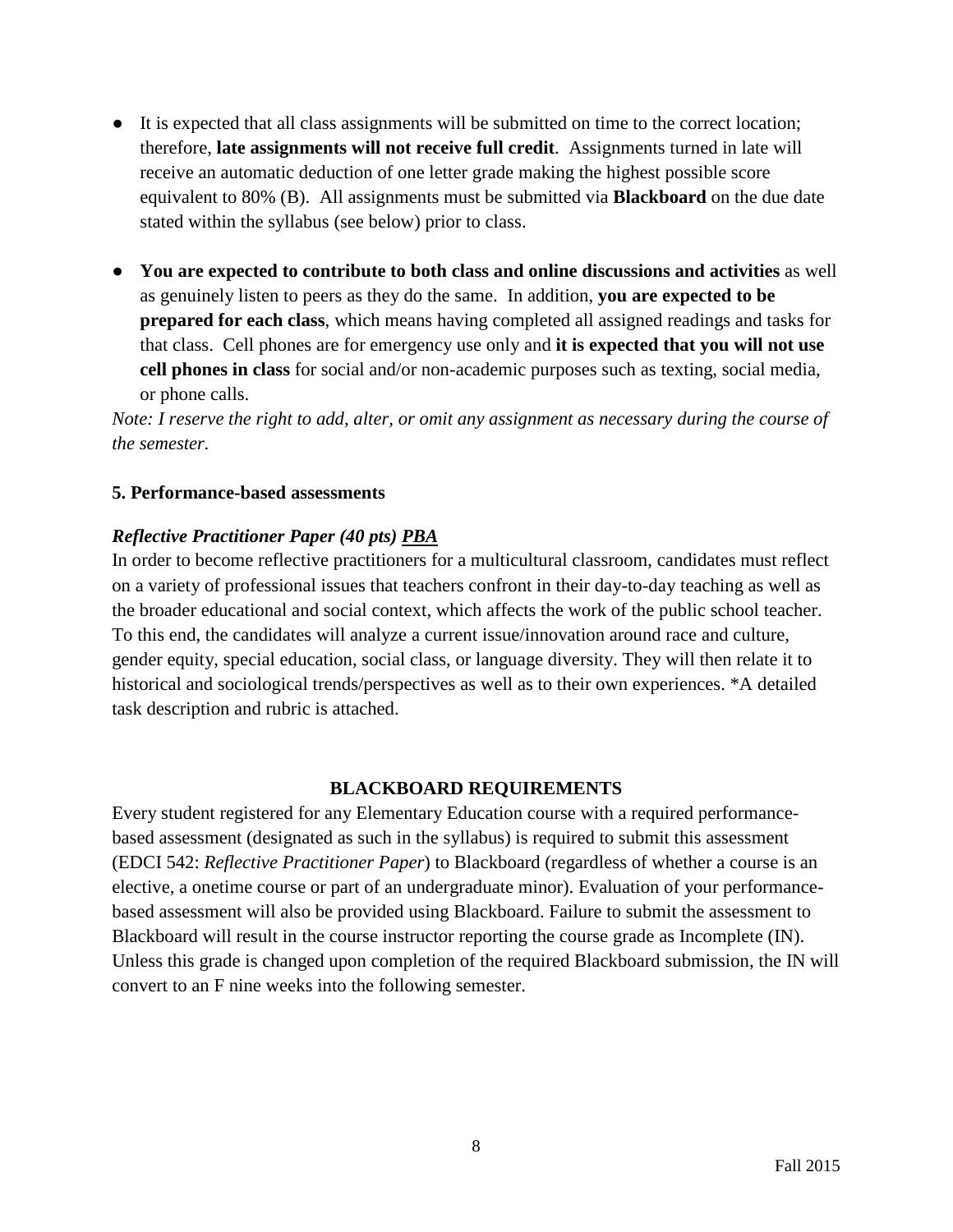### **GMU POLICIES AND RESOURCES FOR STUDENTS**

- 1) Students must adhere to the guidelines of the George Mason University Honor Code [See [http://academicintegrity.gmu.edu/honorcode/\]](http://academicintegrity.gmu.edu/honorcode/).
- 2) Students must follow the university policy for Responsible Use of Computing [See [http://universitypolicy.gmu.edu/1301gen.html\]](http://universitypolicy.gmu.edu/1301gen.html).
- 3) Students are responsible for the content of university communications sent to their George Mason University email account and are required to activate their account and check it regularly. All communication from the university, college, school, and program will be sent to students solely through their Mason email account.
- 4) The George Mason University Counseling and Psychological Services (CAPS) staff consists of professional counseling and clinical psychologists, social workers, and counselors who offer a wide range of services (e.g., individual and group counseling, workshops and outreach programs) to enhance students' personal experience and academic performance [See [http://caps.gmu.edu/\]](http://caps.gmu.edu/).
- 5) Students with disabilities who seek accommodations in a course must be registered with the George Mason University Office of Disability Services (ODS) and inform their instructor, in writing, at the beginning of the semester [See [http://ods.gmu.edu/\]](http://ods.gmu.edu/).
- 6) Students must follow the university policy stating that all sound emitting devices shall be turned off during class unless otherwise authorized by the instructor.
- 7) The George Mason University Writing Center staff provides a variety of resources and services (e.g., tutoring, workshops, writing guides, handbooks) intended to support students as they work to construct and share knowledge through writing [See [http://writingcenter.gmu.edu/\]](http://writingcenter.gmu.edu/).
- 8) Students are expected to exhibit professional behaviors and dispositions at all times. [http://cehd.gmu.edu/assets/docs/forms/secondary\\_ed/sec\\_ed\\_handbook.pdf](http://cehd.gmu.edu/assets/docs/forms/secondary_ed/sec_ed_handbook.pdf)

9) Core Values Commitment The College of Education Core Values Commitment

committed to collaboration, ethical leadership, innovation, research-based practice, and social justice. Students are expected to adhere to these principles. <http://cehd.gmu.edu/values/>

## **EMERGENCY PROCEDURES**

You are encouraged to sign up for emergency alerts by visiting the website [https://alert.gmu.edu.](https://alert.gmu.edu/) There are emergency posters in each classroom explaining what to do in the event of crises. Further information about emergency procedures exists on <http://gmu.edu/service/cert>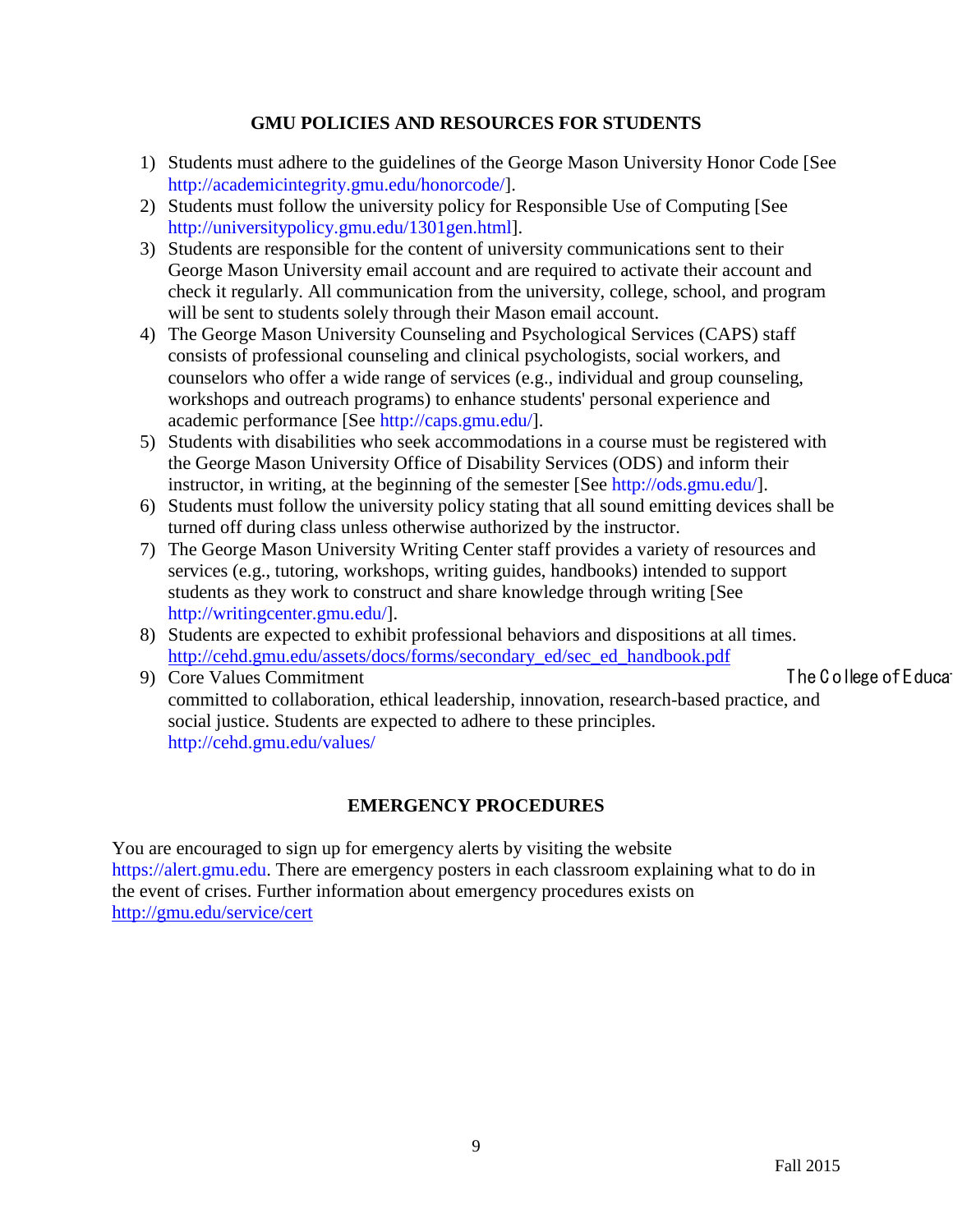## **IMPORTANT INFORMATION FOR LICENSURE COMPLETION**

Beginning with Spring 2015 internships, all official and passing test scores must be submitted and in the Mason system (i.e. Banner/PatriotWeb) by the internship application deadline. Allow a minimum of six weeks for official test scores to arrive at Mason. Testing too close to the application deadline means scores will not arrive in time and the internship application will not be accepted.

*Required tests:*

- Praxis Core Academic Skills for Educators Tests (or qualifying substitute)
- VCLA
- RVE
- Praxis II (Content Knowledge exam in your specific endorsement area)

For details, please check<http://cehd.gmu.edu/teacher/test/>

#### *Endorsements:*

Please note that ALL endorsement coursework must be completed, with all transcripts submitted and approved by the CEHD Endorsement Office, prior to the internship application deadline. Since the internship application must be submitted in the semester prior to the actual internship, please make an appointment to meet with the Endorsement Specialist and plan the completion of your Endorsements accordingly.

## *CPR/AED/First Aid:*

Beginning with spring 2015 internships, verification that the Emergency First Aid, CPR, and Use of AED Certification or Training requirement must be submitted and in the Mason system (i.e. Banner/PatriotWeb) by the application deadline. Students must submit one of the "acceptable evidence" documents listed at<http://cehd.gmu.edu/teacher/emergency-first-aid> to CEHD Student and Academic Affairs. In order to have the requirement reflected as met in the Mason system, documents can be scanned/e-mailed to [CEHDacad@gmu.edu](mailto:cehdacad@gmu.edu) or dropped-off in Thompson Hall, Suite 2300.

## *Background Checks/Fingerprints:*

All local school systems require students to complete a criminal background check through their human resources office (not through George Mason University) prior to beginning field hours and internship. Detailed instructions on the process will be sent to the student from either the school system or Mason. Students are strongly advised to disclose any/all legal incidents that may appear on their records. The consequence of failing to do so, whether or not such incidents resulted in conviction, is termination of the field hours or internship.

## *Please Note: Your G-Number must be clearly noted (visible and legible) on the face of the document(s) that you submit.*

## *Application Deadlines:*

The internship application can be downloaded at [http://cehd.gmu.edu/teacher/internships-field](http://cehd.gmu.edu/teacher/internships-field-experience)[experience.](http://cehd.gmu.edu/teacher/internships-field-experience)

Spring internship application:

• Traditional semester long internship: September 15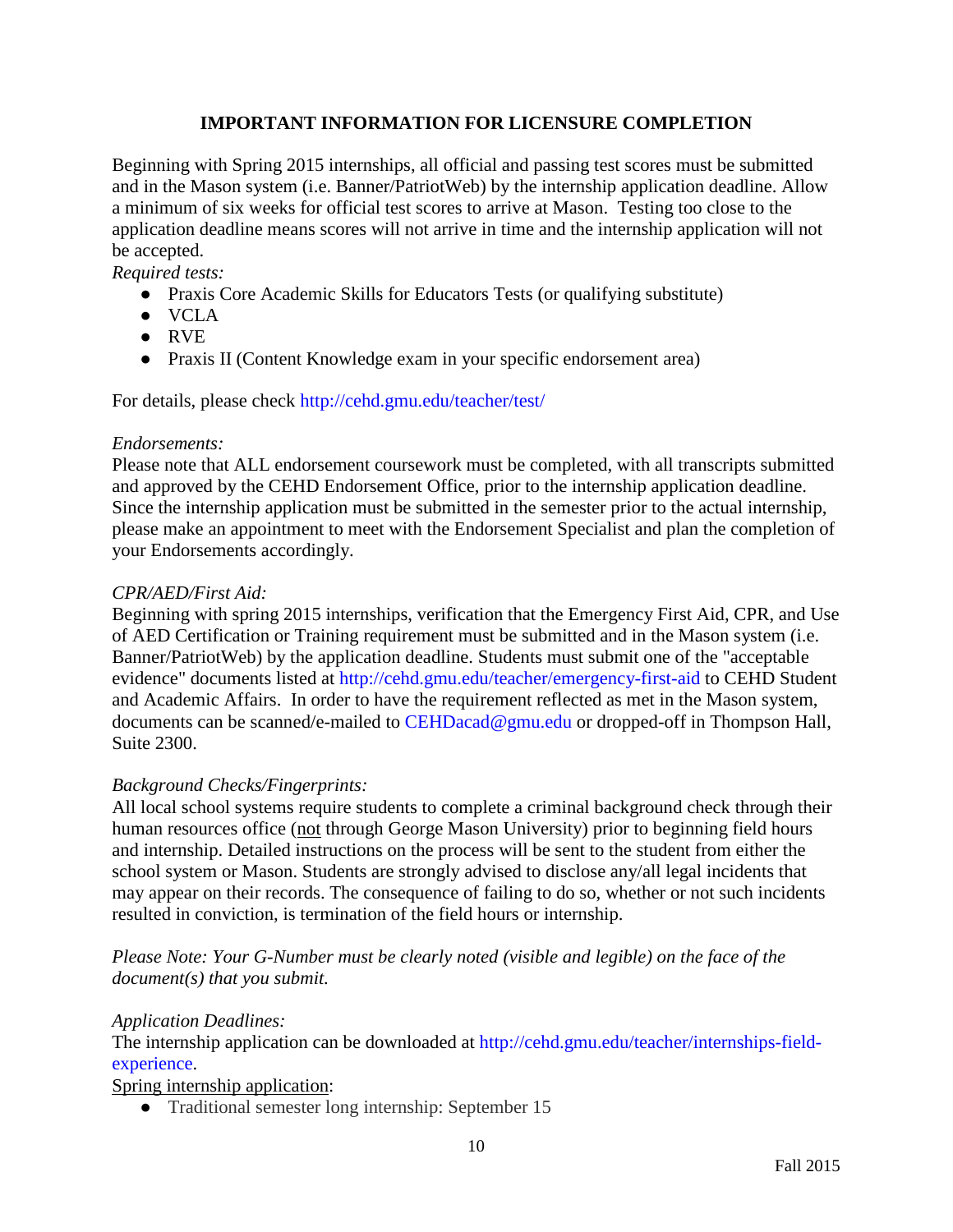Fall internship application:

- Traditional semester long internship: February 15
- Year Long Internship: April 1 (All testing deadlines are August 1 immediately preceeding the fall start; RVE deadline is December 1)



Promoting Learning Development Across the Lifespan

For additional information on the College of Education and Human Development, Graduate School of Education, please visit our website [See [http://gse.gmu.edu/\]](http://gse.gmu.edu/).

# **TENTATIVE CLASS SCHEDULE:**

Note: Calendar is tentative and may be modified in line with course needs.

| Week          | Date | <b>Guiding Questions/Topics</b>  | <b>Readings/Assignments Due</b> |
|---------------|------|----------------------------------|---------------------------------|
|               | 8/31 | What does foundations of         | Bb: Willing to Be Disturbed     |
|               |      | <i>education</i> mean?           | Kozol, Ch. 1                    |
|               |      | Who are we as individuals?       |                                 |
|               |      |                                  |                                 |
| $\mathcal{D}$ | 9/14 | Who are we as future teachers?   | Spring, Ch 10                   |
|               |      | How do we organize to best serve | Big Lies: Ch. 7                 |
|               |      | our students and our profession? | <b>Chenowith Conclusion</b>     |
|               |      |                                  |                                 |
|               |      |                                  | DUE:                            |
|               |      |                                  | <b>Educational history</b>      |
|               |      |                                  |                                 |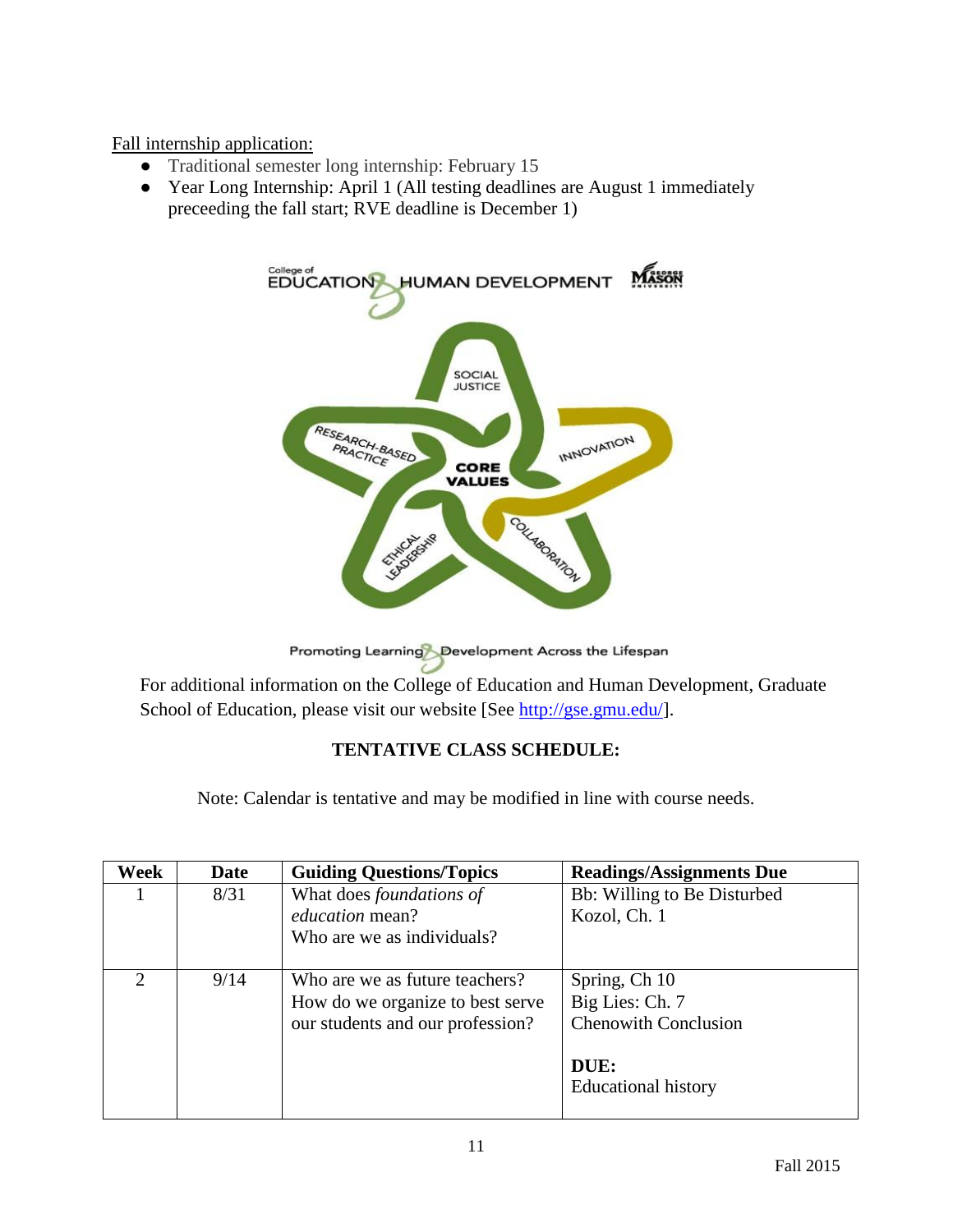| 3              | 9/21                                              | Who are our students and how are<br>they different from/alike each<br>other, us, and peers from decades<br>past?<br>*Considering Race, Gender, and<br><b>Special Needs</b> | Spring, Ch. 5, p. 112-127<br>Chenoweth pp. ix-22<br><b>Bb</b> Readings                                             |
|----------------|---------------------------------------------------|----------------------------------------------------------------------------------------------------------------------------------------------------------------------------|--------------------------------------------------------------------------------------------------------------------|
| $\overline{4}$ | 9/28                                              | Who are our students and how are<br>they different from/alike each<br>other, us, and peers from decades<br>past?<br><i>*</i> Global migration<br>*Poverty                  | Spring, Ch. 6<br>Big Lies, Ch. 1<br>Chenoweth Ch. $4 & 7$<br><b>Bb</b> Readings<br>DUE:<br>CE Group 1 Presentation |
| 5              | 10/5                                              | What are the purposes of school?<br>*Historical/political<br>*Social                                                                                                       | Spring, Ch. 1 & 2<br><b>Bb</b> Readings<br>DUE:<br>Beliefs statement draft                                         |
| 6              | 10/13<br>**Tuesday<br>meeting**                   | What are the purposes of school?<br>*Economic                                                                                                                              | Spring, Ch. 4 (skip The Perry<br>Preschool Study)<br>Big Lies, Ch. 10<br><b>Bb</b> Readings                        |
| 7              | 10/19                                             | For whom does school 'work'?<br>For whom does school not work?                                                                                                             | Spring Ch. 3, skip p.65-74<br>Big Lies, Ch. 9<br><b>Bb</b> Readings<br>DUE:<br>CE Group 2 Presentation             |
| 8              | 10/26<br>$**4:30-$<br>8pm**<br>Room<br><b>TBD</b> | What are the major federal, state,<br>and local policies impacting<br>schools today?                                                                                       | DUE:<br><b>School Community Presentations</b>                                                                      |
| 9              | 11/2                                              | What are the major federal, state,<br>and local policies impacting<br>schools today?                                                                                       | Big Lies, Ch. 11 & 12<br>Chenoweth Ch. 16<br><b>Bb</b> Readings<br>DUE:<br>CE Group 3 Presentation                 |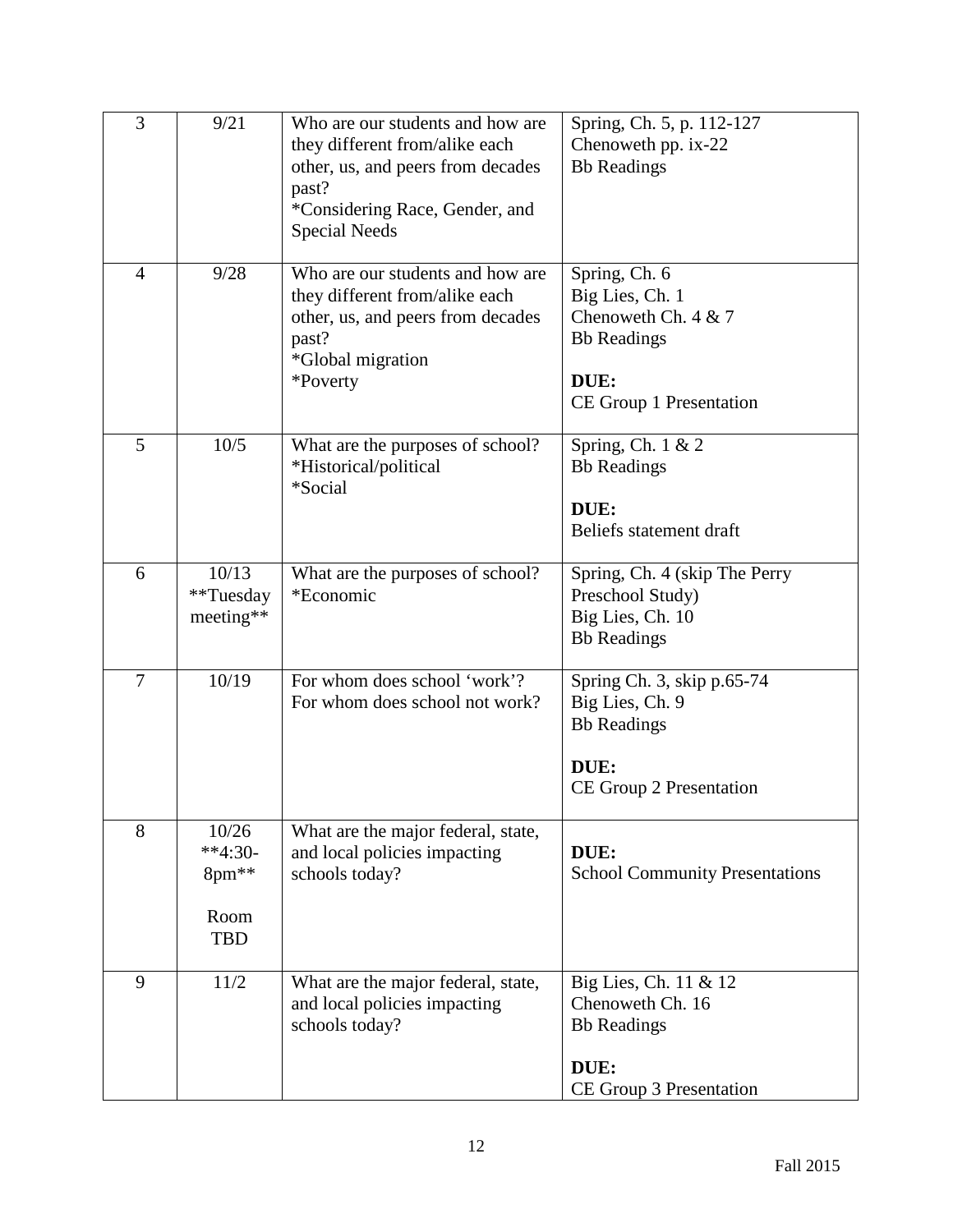| 10 | 11/9  | How should students be taught?                                                                        | Bb Philosophies readings (one will<br>be assigned):<br>Noddings (care)<br>Adler (perennialism)<br>• Montessori (constructivism)<br>• Skinner (behaviorism)<br>• Dewey (pragmatism)<br>Freire (critical pedagogy)<br>• Gay (Culturally Responsive<br>Teaching)<br>Big Lies, Ch. 4<br><b>Bb</b> Readings |
|----|-------|-------------------------------------------------------------------------------------------------------|--------------------------------------------------------------------------------------------------------------------------------------------------------------------------------------------------------------------------------------------------------------------------------------------------------|
| 11 | 11/16 | How should students be taught?                                                                        | Spring, Ch. 7<br>Big Lies, Ch. 5<br>Chenoweth Ch. 9<br>Bb readings<br>DUE:<br>CE Group 4 Presentation                                                                                                                                                                                                  |
| 12 | 11/23 | What is most important for our<br>students to learn?                                                  | Big Lies, Ch. 3<br>Chenoweth Ch. 14<br>Kozol, Ch. 12<br>DUE:<br>Beliefs statement final                                                                                                                                                                                                                |
| 13 | 11/30 | What is the best evidence of<br>student learning?<br>What is the best evidence of<br>teacher success? | Big Lies, Ch. $2 & 6$<br>Bb readings<br>DUE:<br>CE Group 5 Presentation                                                                                                                                                                                                                                |
| 14 | 12/7  | What are the most pressing issues<br>with which we must be concerned<br>as future teachers?           | Bb readings (Time for Teachers)<br>DUE:<br><b>Reflective Practitioner Paper (PBA)</b>                                                                                                                                                                                                                  |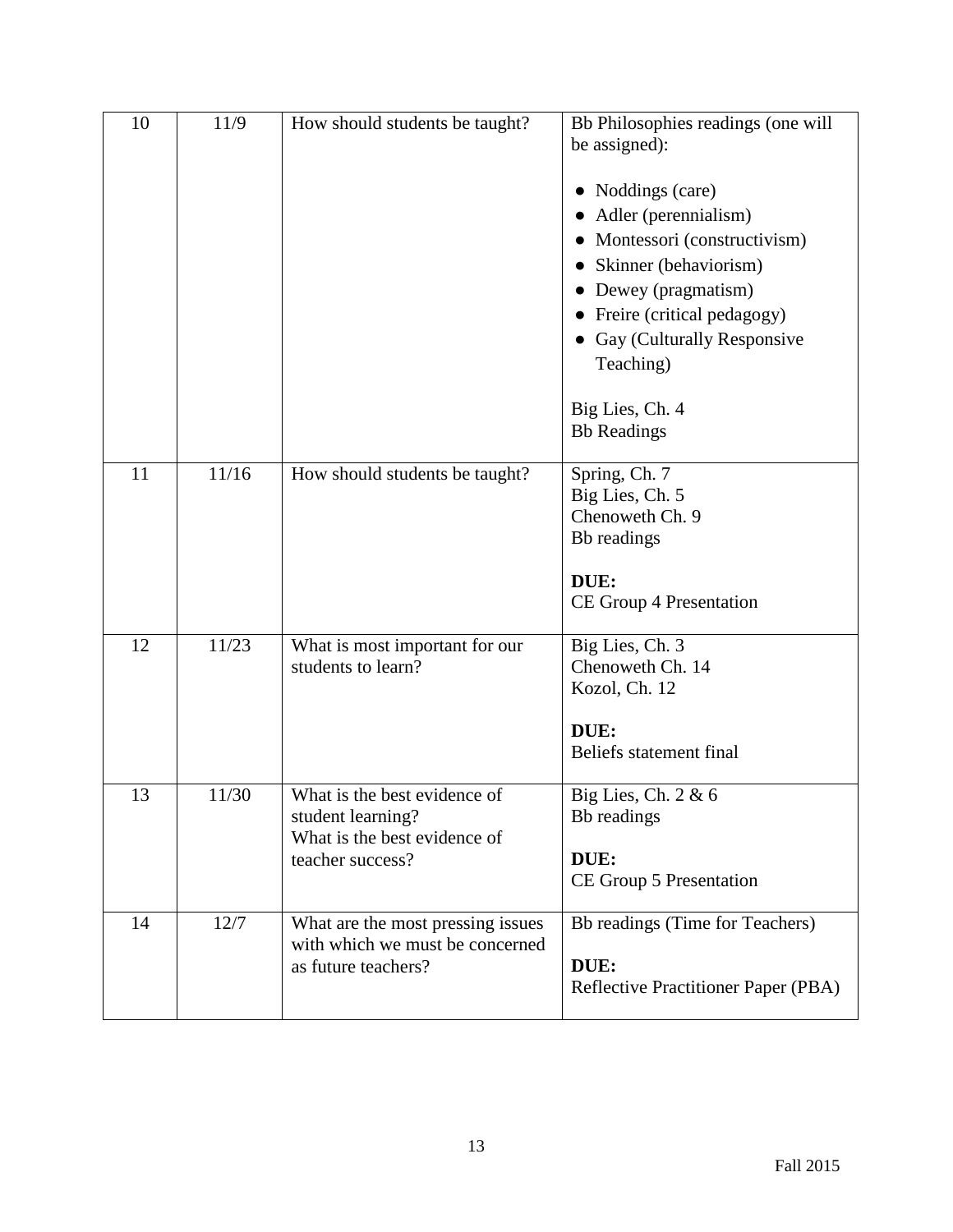## **Reflective Practitioner Paper**

"A large part of the problem [of the achievement gap] is that many educators do not understand what it means to engage in educational practices that promote equity. Equity involves more than simply ensuring that children have equal access to education. Equity also entails a focus on outcomes and results"

(Boykin & Noguera, 2011, p. viii)

In consideration of the above quote, this assignment will offer you an opportunity to expand your understanding of public education as a system that both expands and diminishes equity. Taken another way, you will explore the following question: What are the tensions within efforts to reform public education and how do these debates shape your thinking and actions as a teacher? Follow the steps below to successfully write this scholarly paper.

- 1. Pick an educational initiative introduced through class (readings, discussion, materials).
- 2. Research who this initiative is designed to benefit (a group of students targeted by the initiative).
- 3. Find peer-reviewed research articles and review class readings that address the initiative and its impact on students (If you are not sure about whether a research journal is peerreviewed consult with me). Take notes as you read.
- 4. Write your paper. Include the following as headings so that you and the reader [your instructor] will know exactly where you are headed and whether you have addressed all of the content requirements.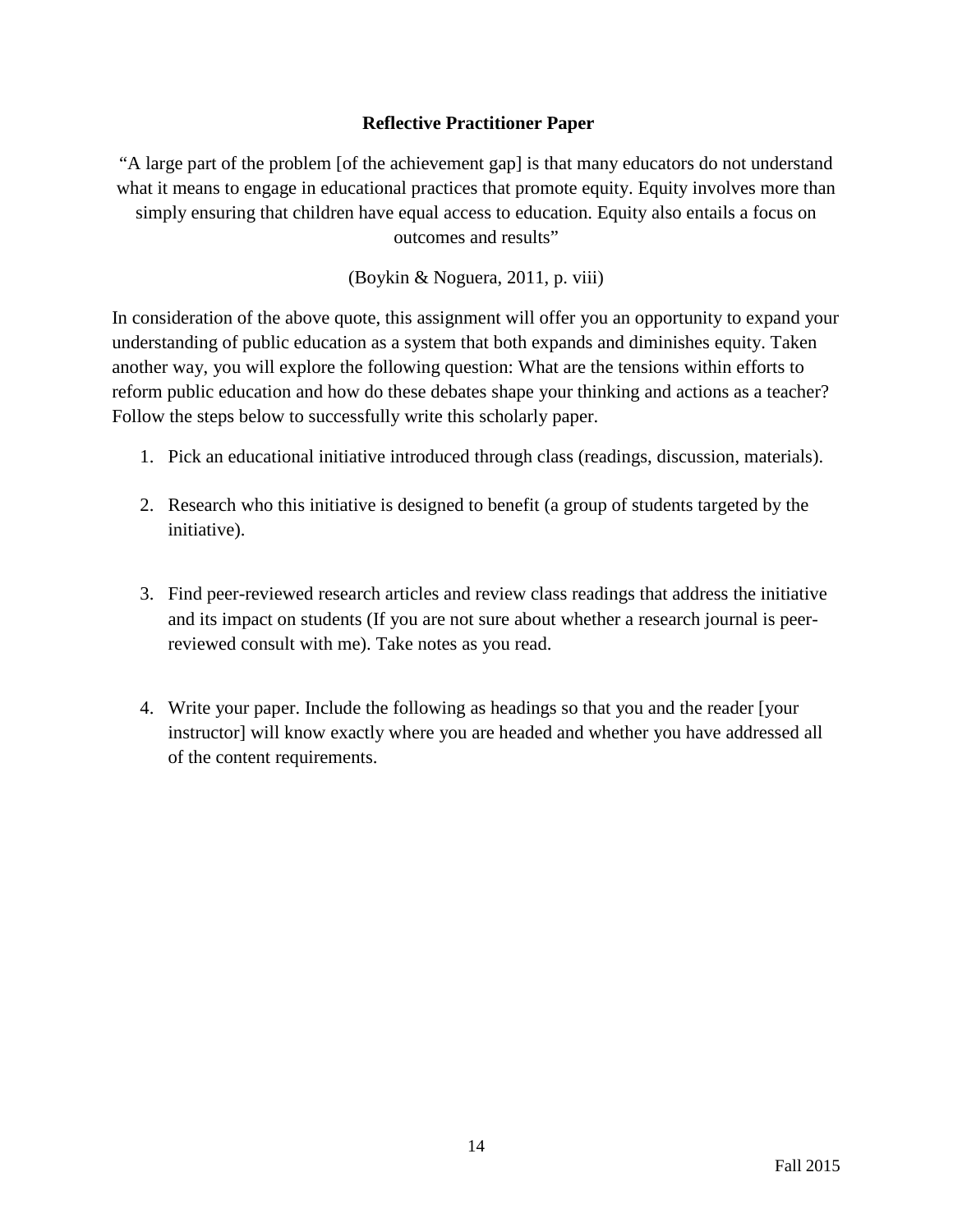Introduction (this is where you introduce your topic, establish its significance (hook), and give your reader an advance organizer for the paper)

#### Part One (The initiative)

Description of the initiative

Background and historical information of initiative

Strengths of the initiative

Weaknesses of/challenges to the initiative

Implications for teachers (What does this initiative mean for teachers? You will want to think about what is essential for teachers to consider, know, and do within this initiative)

## Part Two (The students)

Background of the student population targeted by the initiative (may include US, VA, DC demographics)

Classroom/school implications for young learners in this population (How has this population of students historically experienced education? How do identity characteristics of this population intersect with characteristics of school?)

Implications for teachers such as yourself (compare/contrast your background) teaching this population of students (You must first deconstruct and then describe relevant aspects of your identity. Then you must analyze how these pieces of your identity potentially intersect with teaching this student population. Use first person here to then generalize to a broader population of teachers like you.)

#### Part Three

Conclusions (Based on what you have presented in your paper, this is where you draw conclusions about the impact of the initiative on students. Who is benefitted and how? Who is disadvantaged and how? What does that mean for the group of students targeted by the initiative?)

# **TIPS**

## **While you are writing the paper make sure that you are:**

- Integrating concepts from readings. You CANNOT make a claim without evidence to support it. That evidence comes from your readings and research. Each section needs multiple (2 or more different) sources. I will be looking for breadth and depth in your references.
- Integrating class discussions and integrating experiences and/or personal reflection (especially in Part 2: Implications for teachers such as yourself).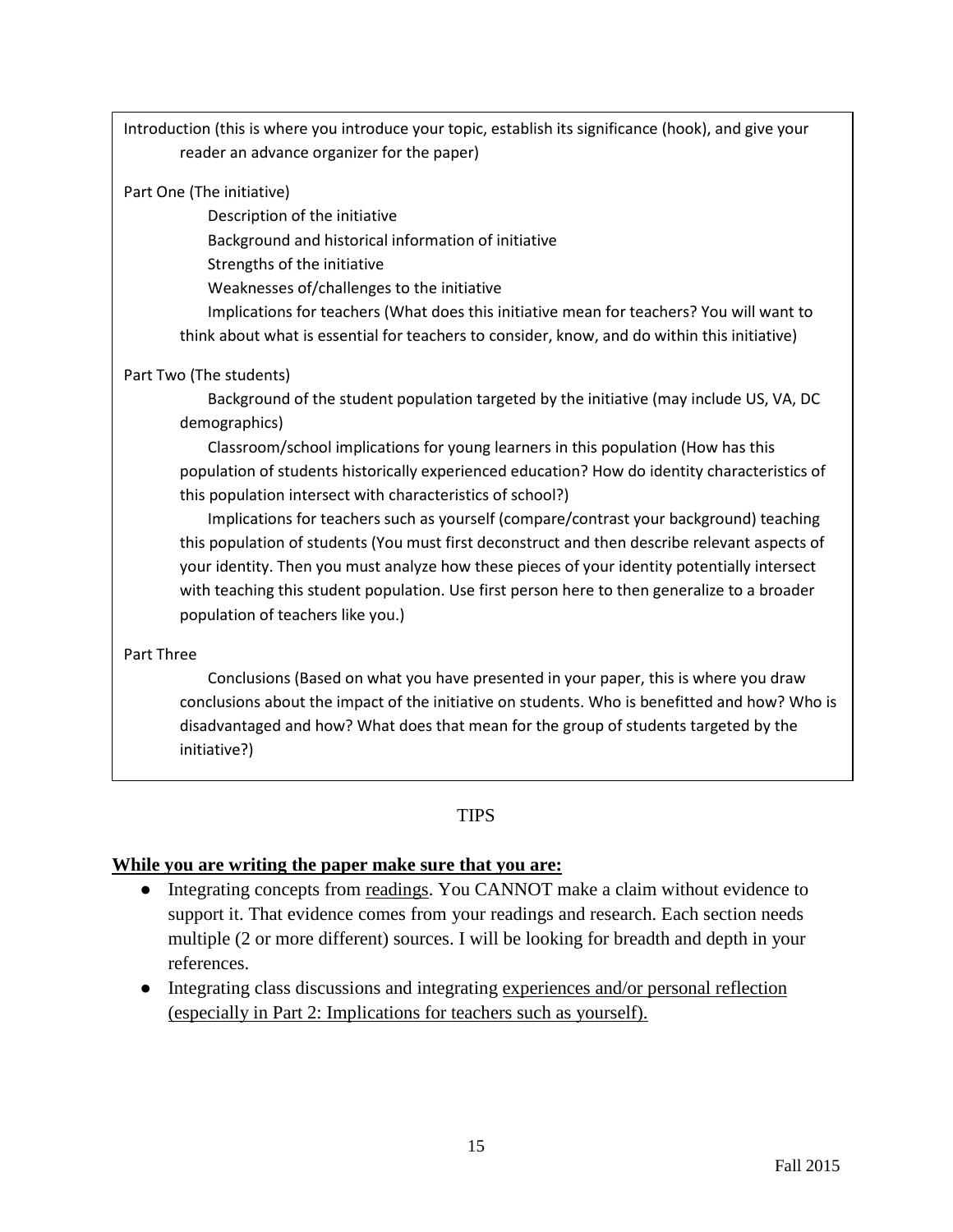## **Clarity of writing**

- It is logically organized
- Has an introduction that includes the goals/purpose of the paper
- Has points representing strengths and weaknesses of the initiative
- Has smooth transitions between ideas
- Ends with a conclusion that restates the main points of the paper (without introducing new ideas) and draws conclusions about the initiative's outcomes on intended students.
- Information is presented clearly within the page limits **(8-10 pages)**
- The paper has NO grammar or spelling errors. None.
- Read and re-read your writing before submitting
- If academic writing is difficult for you, ask a colleague or friend to review your work and provide feedback or visit the GMU Writing Center (see link above).

## **APA format**

- title page
- headings
- page numbers
- proper use of in-text citations and appropriately formatted reference list
- Do NOT use standalone quotes in your paper. See the "Citation Cheat Sheet" on blackboard for help with this.
- Do NOT include anything in your reference list that you do not cite in your paper.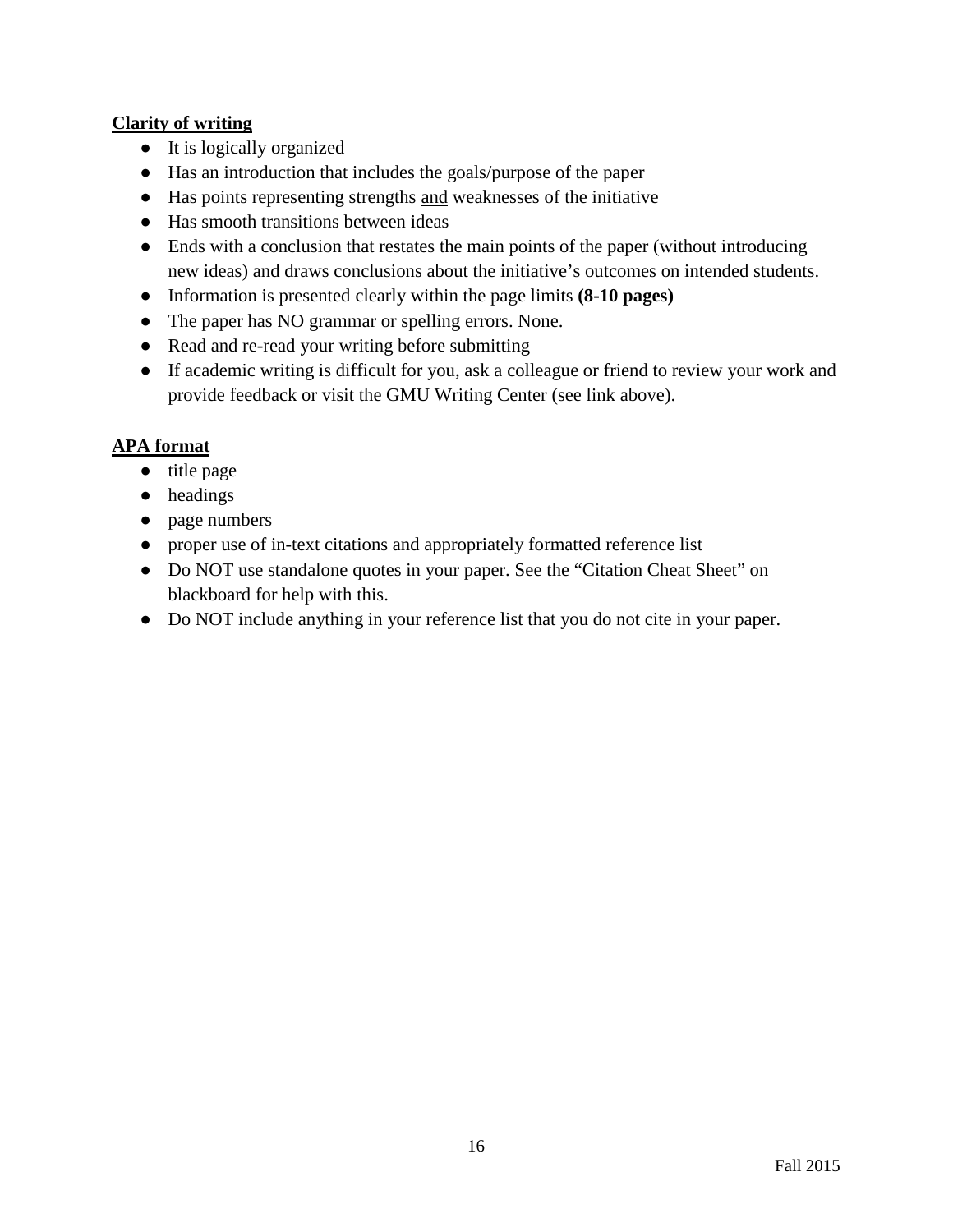| Reflective                    | 4                                  | 3                                | $\overline{2}$               |                              |
|-------------------------------|------------------------------------|----------------------------------|------------------------------|------------------------------|
| <b>Practitioner Rubric</b>    | <b>Exemplary</b>                   | <b>Maturing</b>                  | <b>Developing</b>            | <b>Unsatisfactory</b>        |
|                               | (Met)                              | (Met)                            | (Not Met)                    | (Not Met)                    |
| <b>Description of the</b>     | Presents appropriate and           | Presents appropriate             | Presents some description    | Lacks description of the     |
| education initiative          | complete description of the        | description of the education     | of the education initiative, | education initiative         |
|                               | education initiative, and includes | initiative, but is incomplete    | but is not sufficient and/or |                              |
| <b>ACEI 5.1</b>               | multiple and different supporting  | and/or includes only some        | lacks supporting             |                              |
|                               | references                         | supporting references            | references                   |                              |
| <b>Significant historical</b> | Presents appropriate and           | Presents appropriate             | Presents some significant    | Lacks significant historical |
| background                    | complete significant historical    | significant historical and       | historical and background    | and background               |
| information                   | and background information of      | background information on        | information on the           | information on the           |
| regarding the                 | the education initiative, and      | the education initiative, but is | education initiative, but is | education initiative         |
| education initiative          | includes multiple and different    | incomplete and/or includes       | not sufficient and/or lacks  |                              |
|                               | supporting references              | only some supporting             | supporting references        |                              |
| <b>ACEI 5.1</b>               |                                    | references                       |                              |                              |
| <b>Strengths and</b>          | Presents appropriate and           | Presents appropriate strengths   | Presents some strengths      | Lacks strengths and          |
| weaknesses of the             | complete discussion of strengths   | and weaknesses of the            | and weaknesses of the        | weaknesses of the            |
| education initiative          | and weaknesses of the education    | education initiative, but is     | education initiative, but is | education initiative         |
|                               | initiative, and includes multiple  | incomplete and/or includes       | not sufficient and/or lacks  |                              |
| <b>ACEI 5.1</b>               | and different references           | only some supporting             | supporting references        |                              |
|                               |                                    | references                       |                              |                              |
| <b>Implications of the</b>    | Presents appropriate and           | Presents appropriate             | Presents some                | Lacks implications of the    |
| education initiative          | complete implications of the       | implications of the education    | implications of the          | education initiative for     |
| for teachers                  | education initiative for teachers, | initiative for teachers, but is  | education initiative for     | teachers in the identified   |
|                               | and includes multiple and          | incomplete and/or includes       | teachers, but is not         | population                   |
| <b>ACEI 5.1</b>               | different supporting references    | only some supporting             | sufficient and/or lacks      |                              |
|                               |                                    | references                       | supporting references        |                              |
| <b>Background</b>             | Presents appropriate and           | Presents appropriate             | Presents some background     | Lacks background             |
| information about             | complete background                | background information           | information about the        | information about the        |
| the targeted                  | information about the targeted     | about the targeted population    | targeted population of       | targeted population of       |
| population of                 | population of students and         | of students, but is not          | students, but is not         | students                     |
| students                      | includes multiple and different    | complete and/or includes         | sufficient and/or lacks      |                              |
|                               | supporting references              | some supporting references       | supporting references        |                              |
| <b>ACEI 3.2</b>               |                                    |                                  |                              |                              |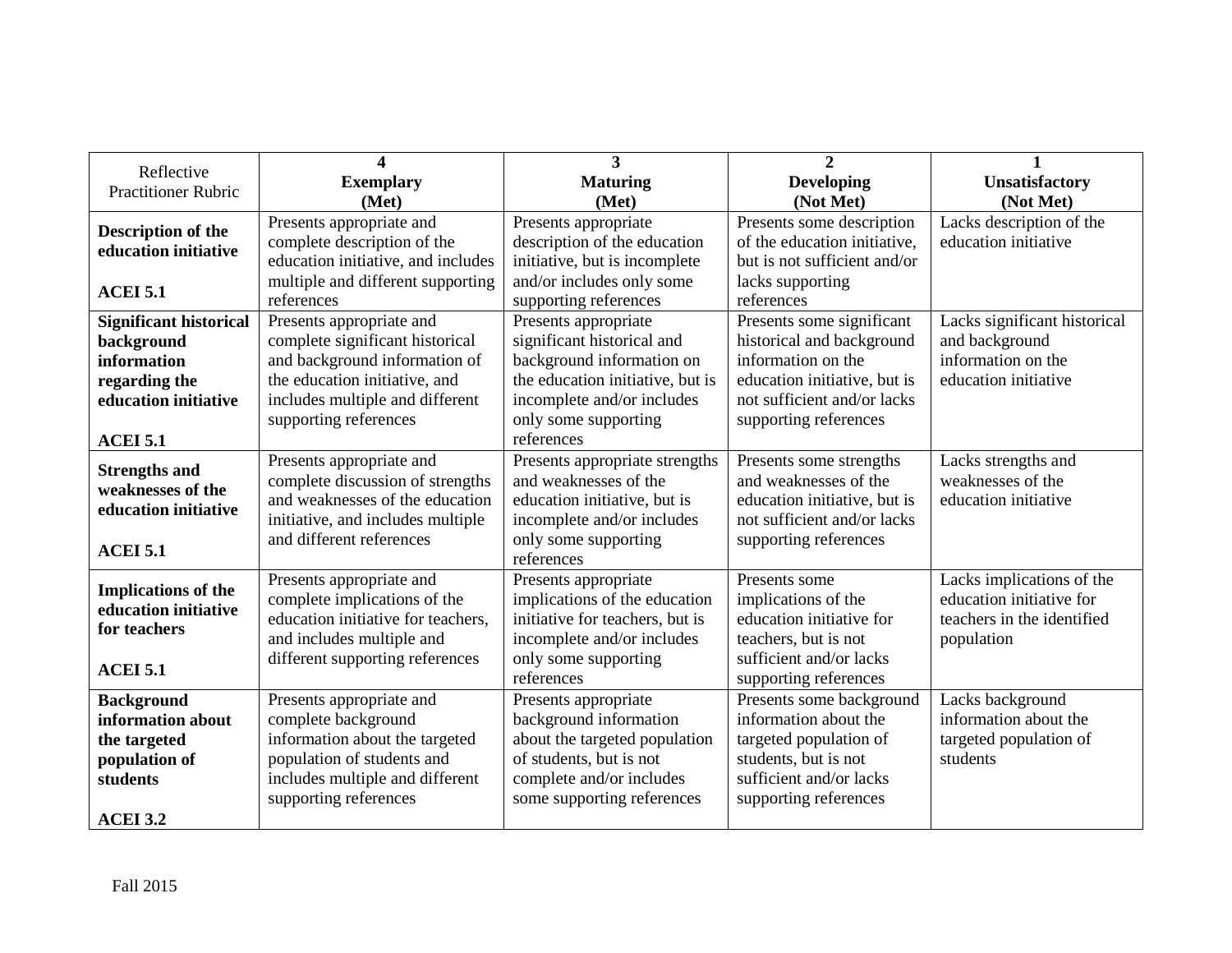| <b>Classroom/school</b><br>implications for<br>students in this<br>population<br><b>ACEI 3.2</b>  | Presents appropriate and<br>complete implications for<br>students in the targeted<br>population; includes multiple<br>and different supporting<br>references | Presents appropriate<br>implications for students in<br>the targeted population, but it<br>is not complete and/or<br>includes only some<br>supporting references | Presents some<br>implications for students<br>in the targeted population,<br>but it is not sufficient<br>and/or lacks supporting<br>references   | Lacks implications for<br>students in the targeted<br>population                                                                            |
|---------------------------------------------------------------------------------------------------|--------------------------------------------------------------------------------------------------------------------------------------------------------------|------------------------------------------------------------------------------------------------------------------------------------------------------------------|--------------------------------------------------------------------------------------------------------------------------------------------------|---------------------------------------------------------------------------------------------------------------------------------------------|
| <b>Implications for</b><br>teachers such as<br>yourself teaching                                  | Presents appropriate and<br>complete background<br>information about the culture,                                                                            | Presents appropriate<br>background information<br>about the culture, knowledge,                                                                                  | Presents some background<br>information about the<br>culture, knowledge, and                                                                     | Lacks background<br>information about the<br>culture, knowledge, and                                                                        |
| this population of<br>students                                                                    | knowledge, and attitudes of the<br>identified preservice teacher and<br>includes multiple and different                                                      | and attitudes of the identified<br>preservice teacher, but is not<br>complete and/or includes                                                                    | attitudes of the identified<br>preservice teacher, but is<br>not sufficient and/or lacks                                                         | attitudes of the identified<br>preservice teacher                                                                                           |
| <b>ACEI 3.2</b>                                                                                   | supporting references                                                                                                                                        | some supporting references                                                                                                                                       | supporting references                                                                                                                            |                                                                                                                                             |
| <b>Conclusions</b><br>regarding the<br>impact of the<br>initiative on students<br><b>ACEI 3.2</b> | Presents appropriate and<br>complete conclusions regarding<br>the impact of the initiative;<br>includes multiple and different<br>supporting references      | Presents appropriate<br>conclusions regarding the<br>impact of the initiative but it<br>is not complete; includes<br>some supporting references                  | Presents some conclusions<br>regarding the impact of<br>the initiative but<br>conclusions may be vague,<br>and/or lacks supporting<br>references | Lacks conclusions or<br>conclusions presented are<br>illogical based on the rest of<br>the paper, and/or lacks any<br>supporting references |

\*note: multiple references means (2 or more by different authors), some means (1), none means (0).

## ACEI/NCATE Standards addressed in this task

3.2 Adaptation to diverse students—Candidates understand how elementary students differ in their development and approaches to learning, and create instructional opportunities that are adapted to diverse students.

5.1 Professional growth, reflection and evaluation—Candidates are aware of and reflect on their practice in light of research on teaching, professional ethics, and resources available for professional learning; they continually evaluate the effects of their